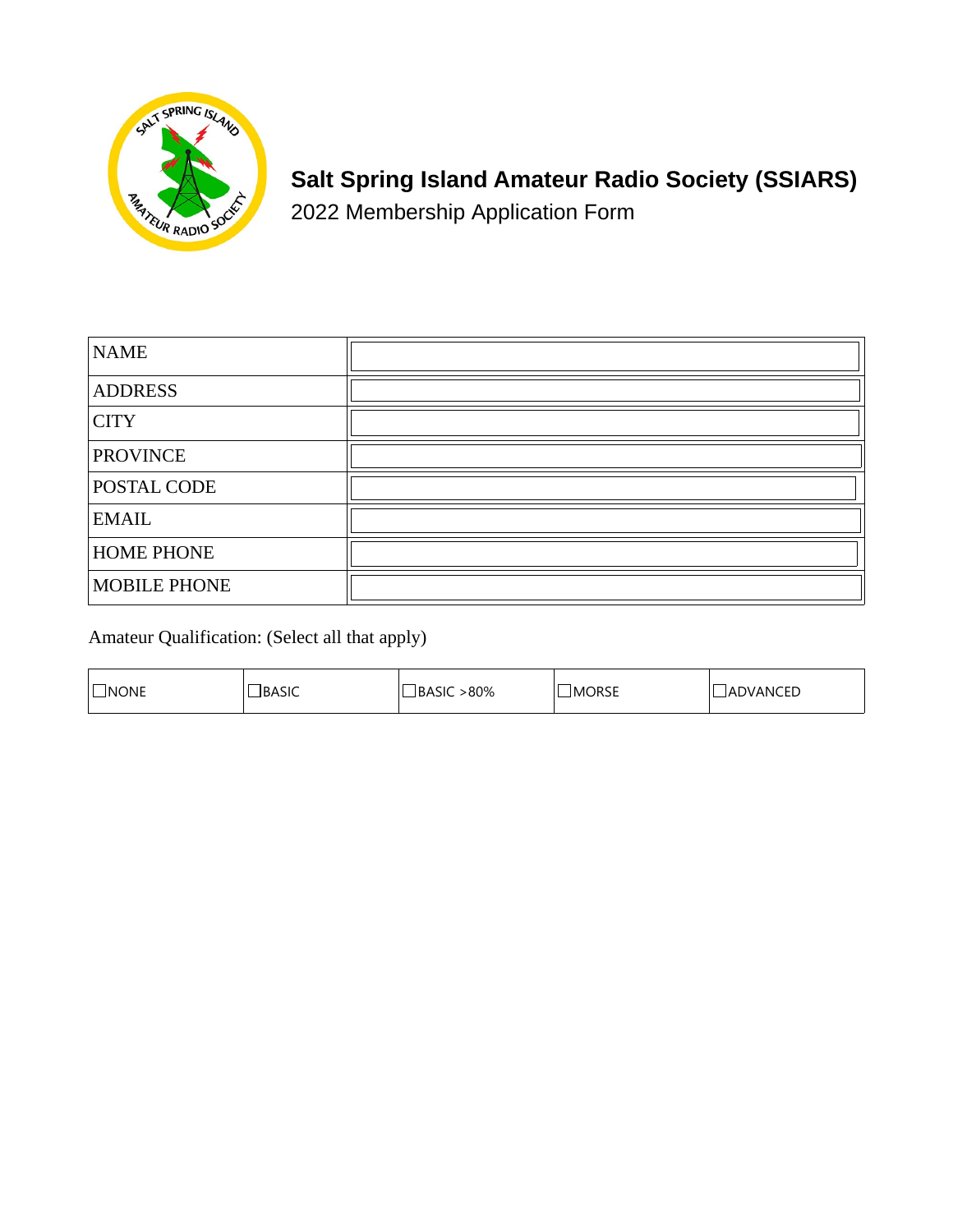

# **Salt Spring Island Amateur Radio Society (SSIARS)**

Personal Information Protection Policy

# **Definitions:**

**Personal Information** – means information about an identifiable individual (including name, home address and phone number). Personal information does not include Business information.

**Business Information** – means information that would enable an individual to be contacted at a place of business. The use of Business information is not covered by, or restricted by, this policy or the Personal Information Protection Act.

# **1 – Collecting Personal Information**

1.1 Unless the purposes of collecting personal information are obvious and a member voluntarily provides personal information for those purposes, SSIARS will communicate the purposes for which personal information is collected, orally or in writing, at the time of collection.

1.2 SSIARS will only collect member information that is necessary to fulfil the following purposes:

- to verify identity for the Membership Registry (Name, Mailing Address, Call Sign, Telephone numbers, Licence Qualification);
- to send out Society notices, announcements, reports, articles and newsletters (Name, Email address);
- to contact members for Society activities or Emergency Communications (Email address, Telephone numbers);
- to identify member locations on a map for emergency purposes (Name, Call Sign)
- to apply for Society insurance policies;
- to meet provisions of the Society Act and other regulatory or legal requirements.

#### **2 – Consent**

2.1 SSIARS will obtain member consent to collect, use or disclose personal information (except where, as noted below, we are authorized to do so without consent).

2.2 Consent can be provided orally, in writing, or electronically or it can be implied where the purpose for collecting, using or disclosing the personal information would be considered obvious and the member voluntarily provides personal information for that purpose.

2.3 Consent may also be implied where a member is given notice and a reasonable opportunity to opt-out of their personal information being used for a particular purpose and the member does not opt-out.

2.4 Subject to certain exceptions (e.g. withdrawal of consent would frustrate performance of a legal obligation), members can withhold or withdraw consent to use their personal information in certain ways. Such a decision may affect operation of the Society. If so, SSIARS will explain the situation to assist the member in making the decision.

2.5 SSIARS may collect, use or disclose personal information without the member's knowledge or consent in the following limited cases:

- a) when the collection, use or disclosure of personal information is permitted or required by law;
- b) in an emergency that threatens an individual's life, health, or personal security;
- c) when the personal information is available from a public source (e.g. telephone directory, government call sign database).